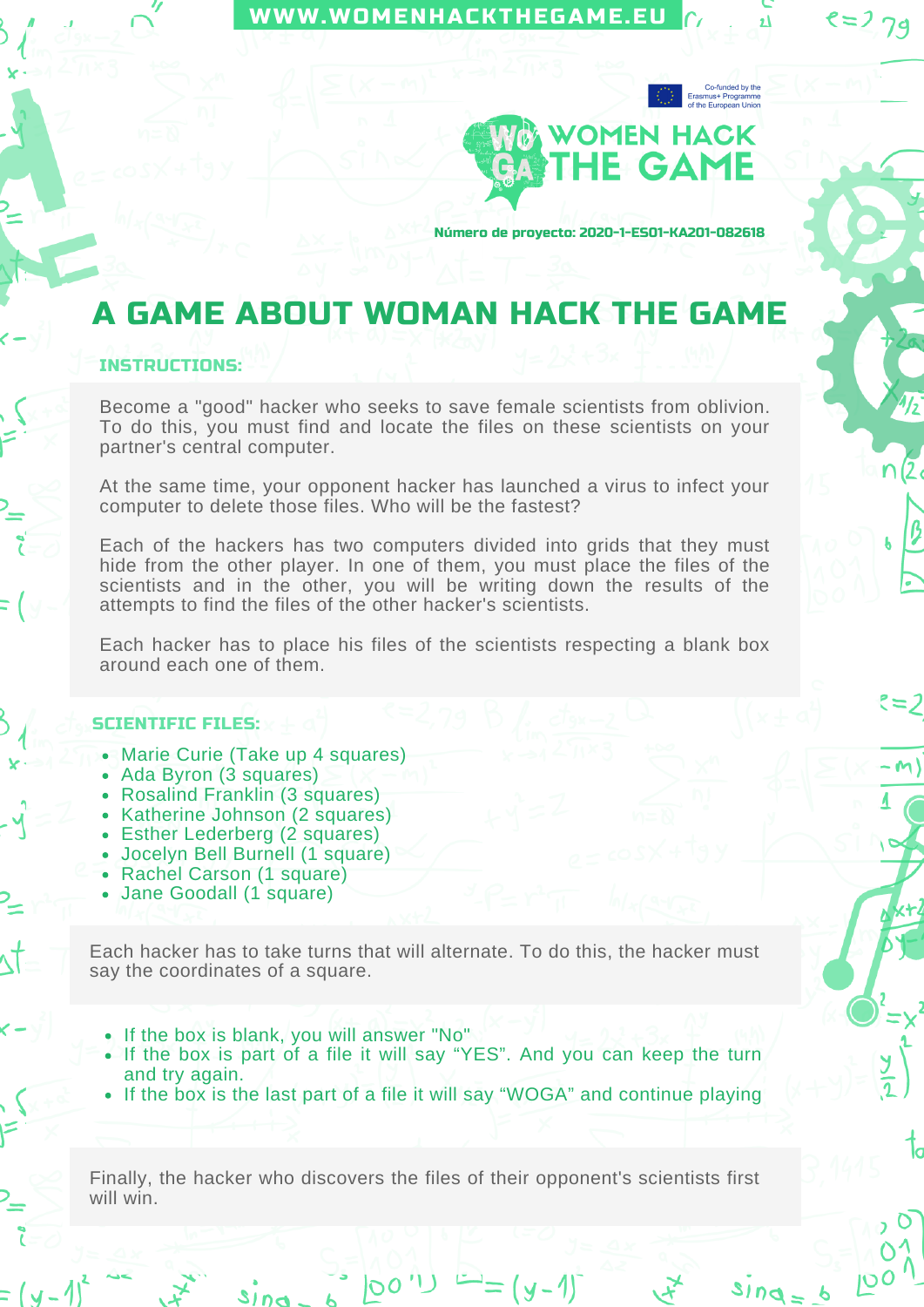

=2

 $100$ 

 $310q = 6$ 

**WOMEN HACK** THE GAME **MARIE CURIE ADA BYRON ROSALIND FRANKLIN KATHERINE JOHNSON ESTHER LEDERBERG JOCELYN BELL BURNELL RACHEL CARSON JANE GOODALL** Momen Hack Coalidating<br>THE GAME Don't Dollars<br>City Crown of a

 $(y-1)$